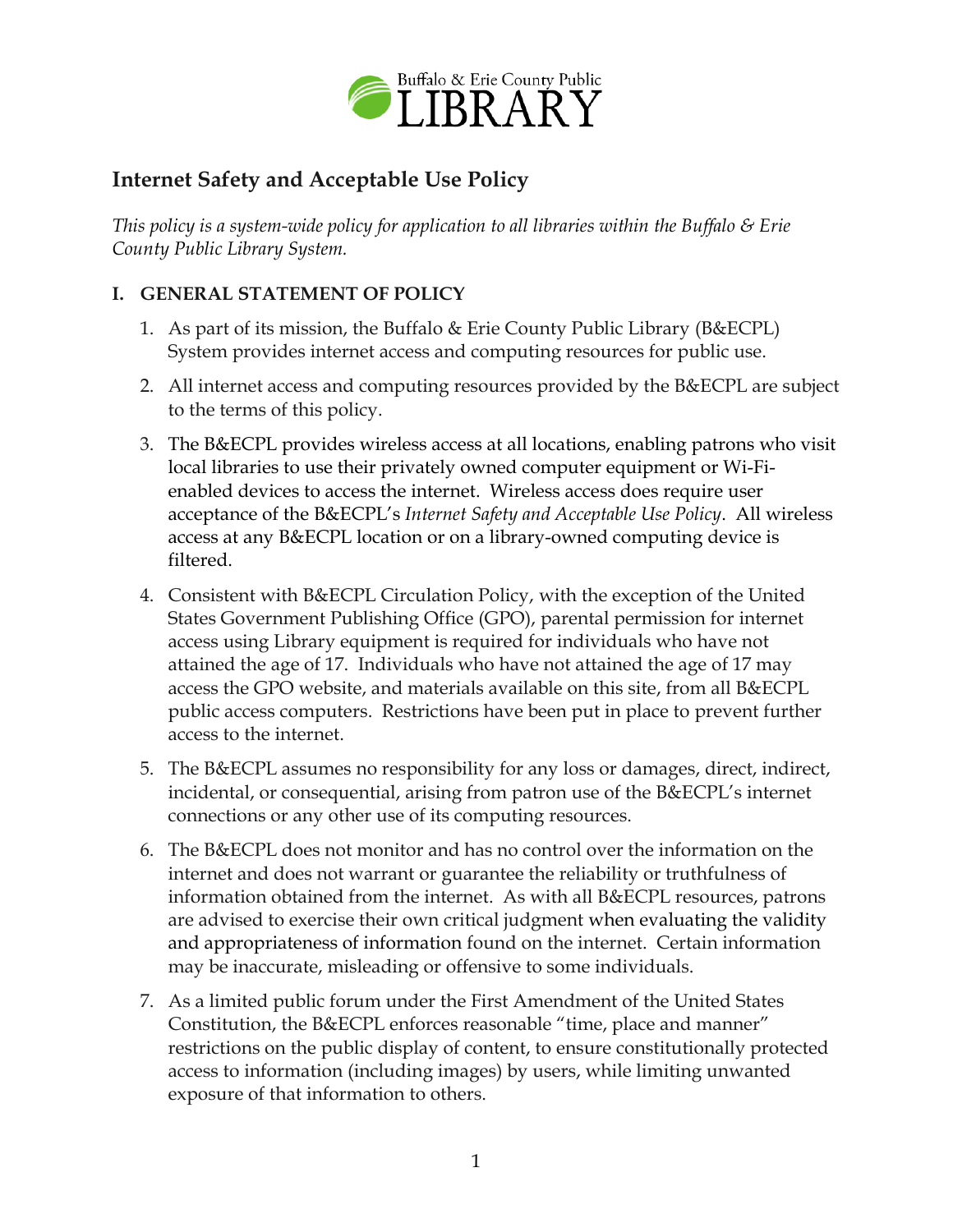- 8. Unauthorized access to B&ECPL's computer resources, including hacking and all other unlawful computer activity, is strictly prohibited.
- 9. To comply with the Children's Internet Protection Act (CIPA) and restrict access to online content that may be considered harmful to minors or offensive to adults, the B&ECPL employs technology protection measures (including filters) on all Library-owned computing devices offering internet access. As required by the Children's Internet Protection Act, blocking shall be applied to visual depictions of material deemed to be obscene, child pornography, or harmful to minors. Users are cautioned that filters are not foolproof and due to technological limitations cannot obstruct access to all potentially harmful or offensive content. In addition, filters may block access to some legitimate or constitutionally protected material found on the internet. By law, individuals who have attained the age of 17 have the right to unfiltered internet access for bona fide research or other lawful purposes.

## **II. CHILDREN, PARENTS AND THE INTERNET**

- 1. Parents/guardians have the sole right and responsibility to decide what is appropriate for their child. The B&ECPL does not act *in loco parentis* (i.e., in the place or role of the parent). Parents/guardians are responsible for the supervision of their child's internet activity. Children who use the internet unsupervised may be exposed to inappropriate or disturbing information and images.
- 2. The B&ECPL has taken the following measures designed to assist in the safe and effective use of these resources by all minors (individuals who have not attained the age of 17). The B&ECPL:
	- a. Employs technology protection measures (including filters) on all Libraryowned computing devices offering internet access;
	- b. Develops and maintains special web pages for children and teens;
	- c. Develops and provides training programs on safe and effective internet use; and
	- d. Provides online and printed information about child safety and information on educational or recreational uses of the internet.
- 3. To address the issue of the safety and security of minors when using email, social networking sites, or other forms of direct electronic communications, the B&ECPL advises parents and guardians to encourage minors to:
	- a. Never give out identifying information such as their full name, address, telephone number, or school name;
	- b. Let parents/guardians decide if personal information such as first name or age should be revealed;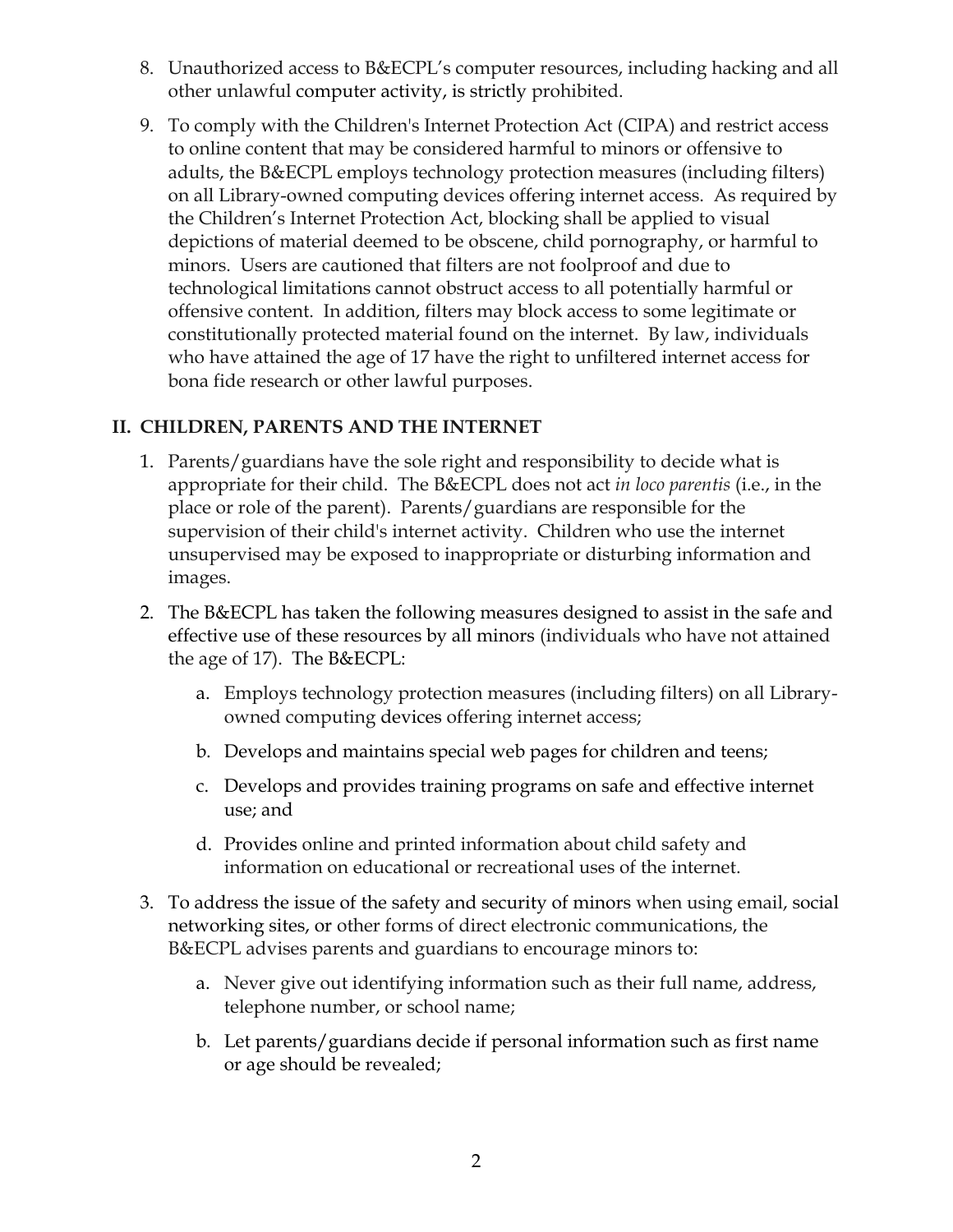- c. Always tell their parents or another adult they trust if they see something online that is frightening or that they do not understand, or if they observe or experience something that might be cyberbullying;
- d. Never respond to messages that make them feel uncomfortable or uneasy;
- e. Never arrange to meet in person someone they have met online unless they discuss it with their parents/guardians and an adult accompanies them;
- f. Have parents/guardians report an incident to the National Center for Missing & Exploited Children at 1-800-843-5678 or [CyberTipline.org](http://cybertipline.org/) if one becomes aware of the transmission of child pornography;
- g. Remember that people online may not be who they say they are; and
- h. Remember some things they read on the internet may not be true.

## **III.USER RESPONSIBILITIES**

- 1. All patrons must abide by the Rules of Conduct in effect at the library they are visiting and are expected to use internet and/or computing resources in a responsible and orderly manner. Failure to comply with the policies and regulations that govern the use of the B&ECPL's internet access and personal computing resources may result in immediate suspension of library privileges including but not limited to eviction from library buildings and notification of disciplinary process and, where necessary, civil liability and/or criminal prosecution. The following are prohibited:
	- a. Damaging equipment, software, or data;
	- b. Violating system security;
	- c. Violating any legal agreement (e.g., software licenses);
	- d. Using the internet for any illegal activity, criminal purposes or violating any federal, state or local law (e.g., copyright, child pornography);
	- e. Using or installing personal software on B&ECPL equipment;
	- f. Engaging in any activity that is cyberbullying, harassing or defamatory; and
	- g. Engaging in activities that may be judged as disruptive by library staff or patrons.

User responsibilities are not limited to the above and may be subject to change.

Adopted by the B&ECPL Board of Trustees at a public meeting, following normal public notice, on June 20, 2002.

Amended, July 18, 2002, December 18, 2003, February 16, 2006, September 28, 2006, July 19, 2012, May 21, 2015 and December 17, 2015.